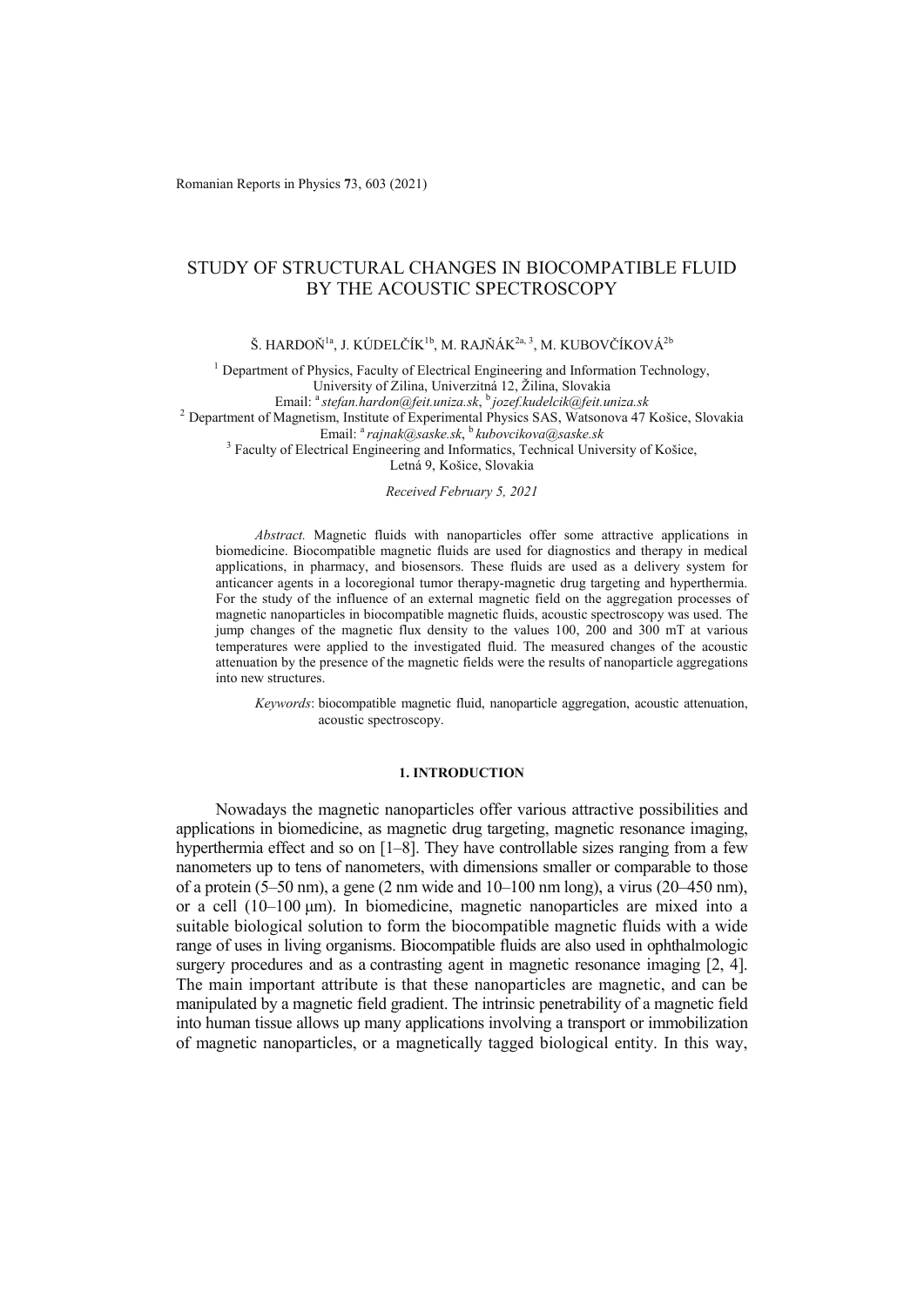| -605<br>Article no. | Hardon <i>et al.</i> |  |
|---------------------|----------------------|--|
|                     |                      |  |

they can deliver a drug, (for example an anticancer drug) to a targeted region of the body, such as a tumor [9]. The magnetic nanoparticles also react resonantly to a time-varying magnetic field. Application of these type of fields can heat the magnetic nanoparticles, which leads to their use as hyperthermia agents (delivering toxic amounts of thermal energy to targeted bodies), and radiotherapy (moderate degree of tissue warming results in more effective malignant cell destruction) [1, 4, 5, 9, 10]. These and other potential applications are available in biomedicine as a result of the special physical properties of magnetic nanoparticles [10–12].

The study of structural changes and properties of biocompatible magnetic fluids in the presence of the magnetic field is very interesting and important for their biomedical application. The water-based magnetic fluids can be used for diagnostics and therapy in medical applications, in pharmacy, and in biosensors. For application in biomedical purposes [13], the magnetic particles must be precoated with substances that ensure their stability, biodegradability, and non-toxicity in a physiological medium [14–17]. The properties of a water-based biocompatible magnetic fluid in the magnetic field have been studied by several authors [1, 2, 18, 19]. The acoustic spectroscopy can be used to investigate magnetic fluid under the application of the magnetic field because of the changes in the magnetic fluidstructure influence on the acoustic properties of the fluid such as the ultrasound wave velocity *c* and the absorption coefficient (*α*) of ultrasonic wave [19]. In this paper, the acoustic spectroscopy to study the influence of external magnetic flux density on  $\alpha$  in a biocompatible magnetic fluid is presented.

#### **2. ACOUSTIC SPECTROSCOPY OF INVESTIGATED BIOCOMPATIBLE MAGNETIC FLUID**

The studied substance was the magnetic biocompatible fluid based on the water. The basic properties of  $Fe<sub>3</sub>O<sub>4</sub>$  nanoparticles are as follows: purity 97%, form nanopowder, spherical nanoparticle, diameters 50–100 nm (SEM) [20], surface area 60 m<sup>2</sup>/g, and bulk density 0.84 g/mL. A surfactant, oleic acid, was used to stabilize the nanoparticles and prevent them from coalescing.

The mean diameter of nanoparticles was determined by two methods: by the ultrasound spectrometer DT-100 (Fig. 1) and from the magnetization curve with the magnetization of saturation was  $3.93 \text{ Am}^2/\text{kg}$  (Fig. 2). 64 nm was obtained from both methods. Taking into account the saturation magnetization value of the bulk magnetite, the magnetic volume fraction has been determined to be 4%.

The techniques of acoustic spectroscopy in our department are long used to study properties and changes in the structural arrangement of nanoparticles in magnetic fluid, investigation of structural changes of doped liquid crystals by the external electric and magnetic field, to the study of properties of the phosphate glasses and a few years back to the study of MOS structures [21–24]. The investigated biocompatible fluid was placed in the thermostatted closed measuring cell and the temperature was stabilized with an accuracy of  $\pm$  0.1°C by water thermostat Julabo model F25.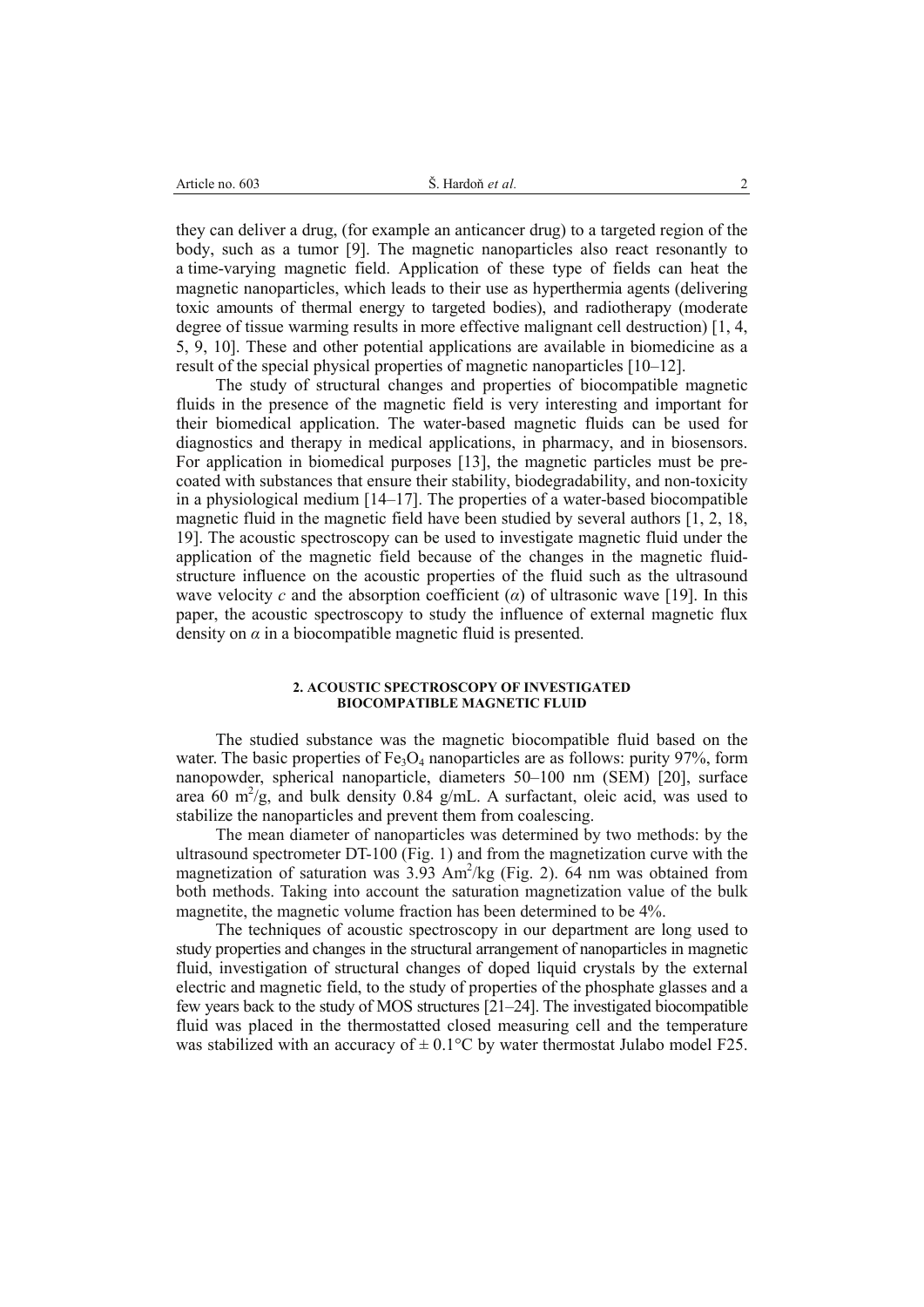The distance between two parallel to each other piezoelectric transducers was 9 mm. The frequency of the acoustic wave was 11.7 MHz with a pulse length of 0.24 μs. The experimental arrangement of the acoustic spectroscopy and its more detailed description can be found in the work [25].



Fig. 1 – Distribution curve for the hydrodynamic diameter of  $Fe<sub>3</sub>O<sub>4</sub>$  nanoparticles measured by the ultrasound spectrometer DT-100.



Fig. 2 – Magnetization curve of studied biocompatible magnetic fluid.

# **3. INFLUENCE OF THE MAGNETIC FIELD**

As with all materials, the parameters of the biocompatible fluid depend also on the temperature [26]. This dependence is evident from a decrease of viscosity term and an increase of velocity of the acoustic wave with temperature (Fig. 3). The velocity of an ultrasonic wave in the absence of a magnetic field was measured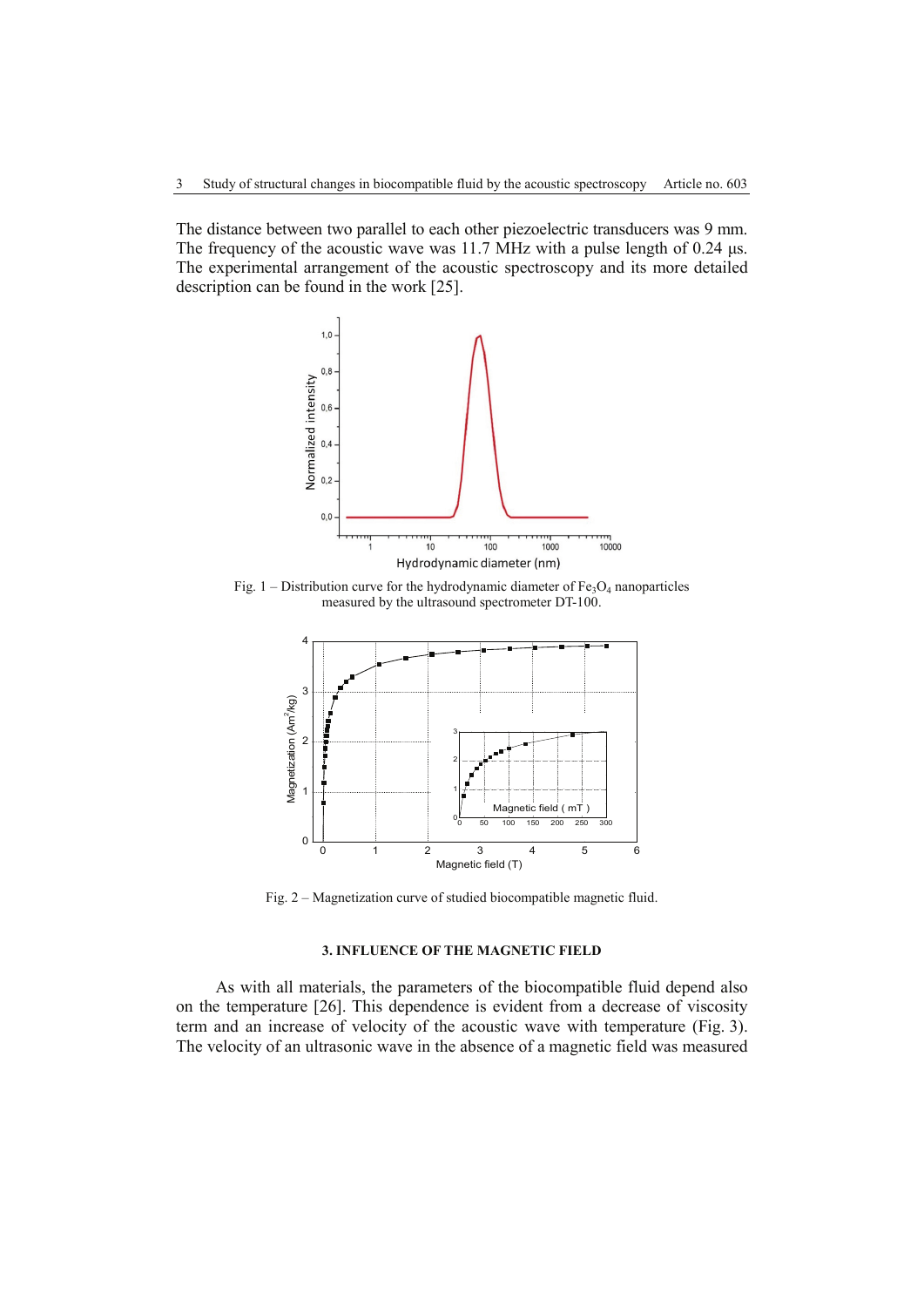using a time of propagation. The ultrasonic velocity was determined from the difference of time of amplitude peaks measured at multiple reflections in the cell.



Fig. 3 – The temperature dependence of the viscosity and the acoustic velocity in the studied biocompatible fluid.

Figure 4 shows the changes in acoustic attenuation for jump changes of the magnetic flux density from to 200 mT at three temperatures 25°C, 35°C and 45°C. The magnetic flux density had a parallel orientation to the wave vector of the acoustic wave. At the beginning of the measurement, the magnetic flux density was set to the value of 0 mT and after 5 minutes its jump change was applied. During the next 30 minutes, the value of magnetic flux density was constant (200 mT) and after this time it was switched off.



Fig. 4 – Experimental data of the changes of acoustic attenuation for three temperatures ( $\bullet$  25°C,  $\bullet$  35°C,  $\bullet$  45°C) at the value of magnetic flux density 200 mT.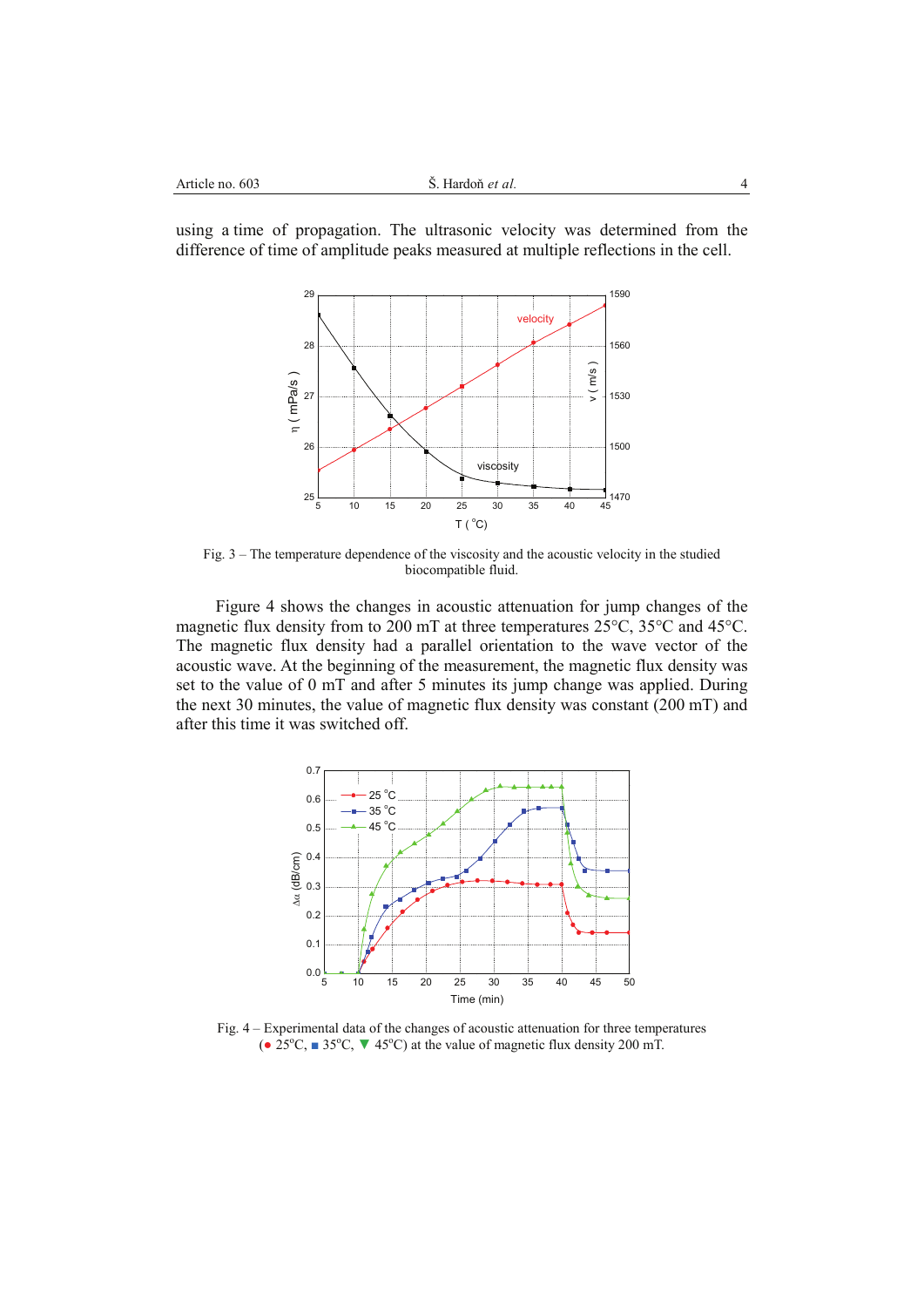Immediately after jump change of the magnetic flux density, various changes of the acoustic attenuation  $(\Delta \alpha)$  were observed and their developments depended on the temperature. At the temperature of 25°C, the acoustic attenuation increased 15 minutes and then achieving a stable value. The increase of  $\Delta\alpha$  was due to the rotation of magnetic nanoparticles in direction of the magnetic flux density and their sequential connection to new structures [27, 28]. When the investigated fluid has 35 °C the increase to sable value was almost 25 minutes. At 45°C the acoustic attenuation increased faster than at 35°C and the stable value was achieved after 20 minutes. After switch off the magnetic flux density, the acoustic attenuation decreased around 3 minutes to almost half the value of the stable acoustic attenuation at given temperatures. This value was constant for more than tens of minutes. For this reason, we can conclude that a lifetime of a part of nanoparticle structures was relatively long.

The influence of three different step changes of the magnetic flux density at 35°C on the changes in the acoustic attenuation is illustrated in Fig. 5. The process of measurement was the same as in the previous measurement. After jump change of the magnetic flux density to a given value, various changes of the acoustic attenuation were observed again and their developments depended on this value. At jump change to the value 100 mT, the acoustic attenuation only slowly increased during a whole time without achieving a stable value. In this field, the process of structural changes was more than half an hour. The development of acoustic attenuation at 200 mT at  $35^{\circ}$ C is the same as in Fig. 3. At 300 mT the acoustic attenuation increased faster than as at lower fields and the stable value was achieved after about 12 minutes, but its value was slightly smaller than at 200 mT. After switch off the magnetic field,  $\Delta \alpha$  decreased during a few minutes, but it also did not reach the initial value of the acoustic attenuation.



Fig. 5 – The development of acoustic attenuation at the different jumps changes of magnetic flux density ( $\blacksquare - 100$  mT,  $\blacklozenge -200$  mT,  $\blacktriangle - 300$  mT) at temperature 35°C.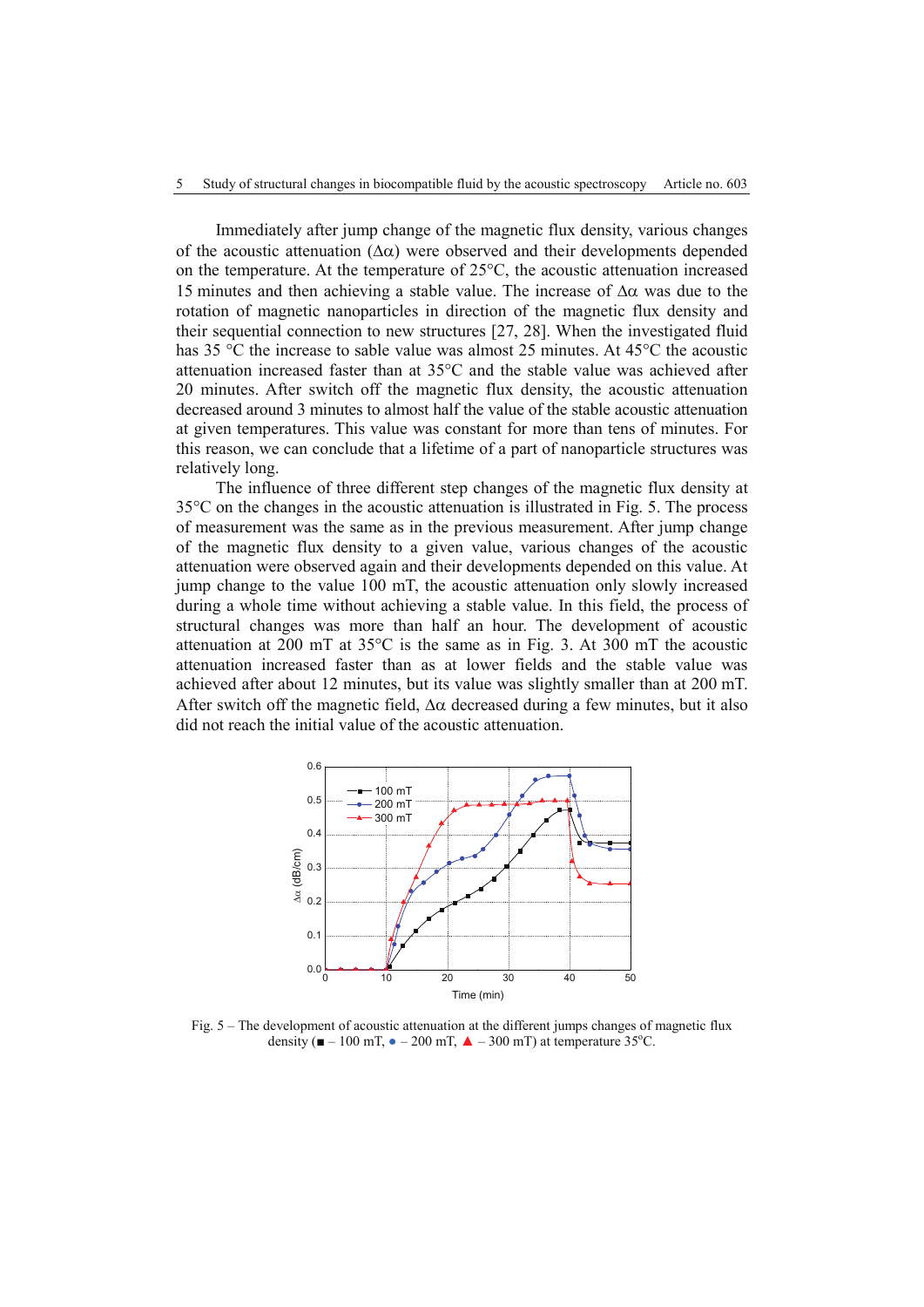| 603<br>Article no. | Hardon <i>et al</i> .<br>ັ. | . . |
|--------------------|-----------------------------|-----|
|                    |                             |     |

Figure 6 showed the hysteresis effect of the acoustic attenuation at the linear change of magnetic flux density at 35°C. At this type of measurement, the magnetic flux density linear increased to 200 mT during 30 minutes and then it decreased to 0 mT same time. At first, the acoustic attenuation is monotonous, then it increased from the value of 60 mT, and from 170 mT the attenuation was almost stable. At the linear decrease of magnetic flux density, the acoustic attenuation slowly changes to 160 mT, and then it decreased faster. From 50 mT it can observe a slow monotonic return to almost the initial value of acoustic attenuation.

### **4. DISCUSSION**

The interaction between the magnetic moments of the nanoparticles in waterbased biocompatible fluid and the external magnetic field leads to their aggregation into new structures [9, 27–30]. These rearrangements in the investigated fluid cause the changes of the acoustic attenuation because the interaction between the structures of magnetic nanoparticles and the propagated acoustic wave leads to the additional attenuation of the acoustic wave.



Fig. 6 – The hysteresis effect of acoustic attenuation at the linear change  $(6.6 \text{ mT/min})$  of the magnetic flux density at 35 $\textdegree$ C.

The application of the jumped magnetic flux density of constant value clearly showed that processes leading to the creation of structures were time-dependent and step-by-step (Figs. 4, 5). The acoustic spectroscopy at various temperatures confirmed, that the application of the magnetic flux density had an influence on the rearrangement of magnetic nanoparticles into structures like dimers, trimers, thin and thick chains, or clusters [27]. At the temperature of 25°C and 200 mT, the processes of rearrangement of nanoparticles took the shortest time (Fig. 4). Since the change of  $\Delta\alpha$  was small, we suppose, that the final structures were small,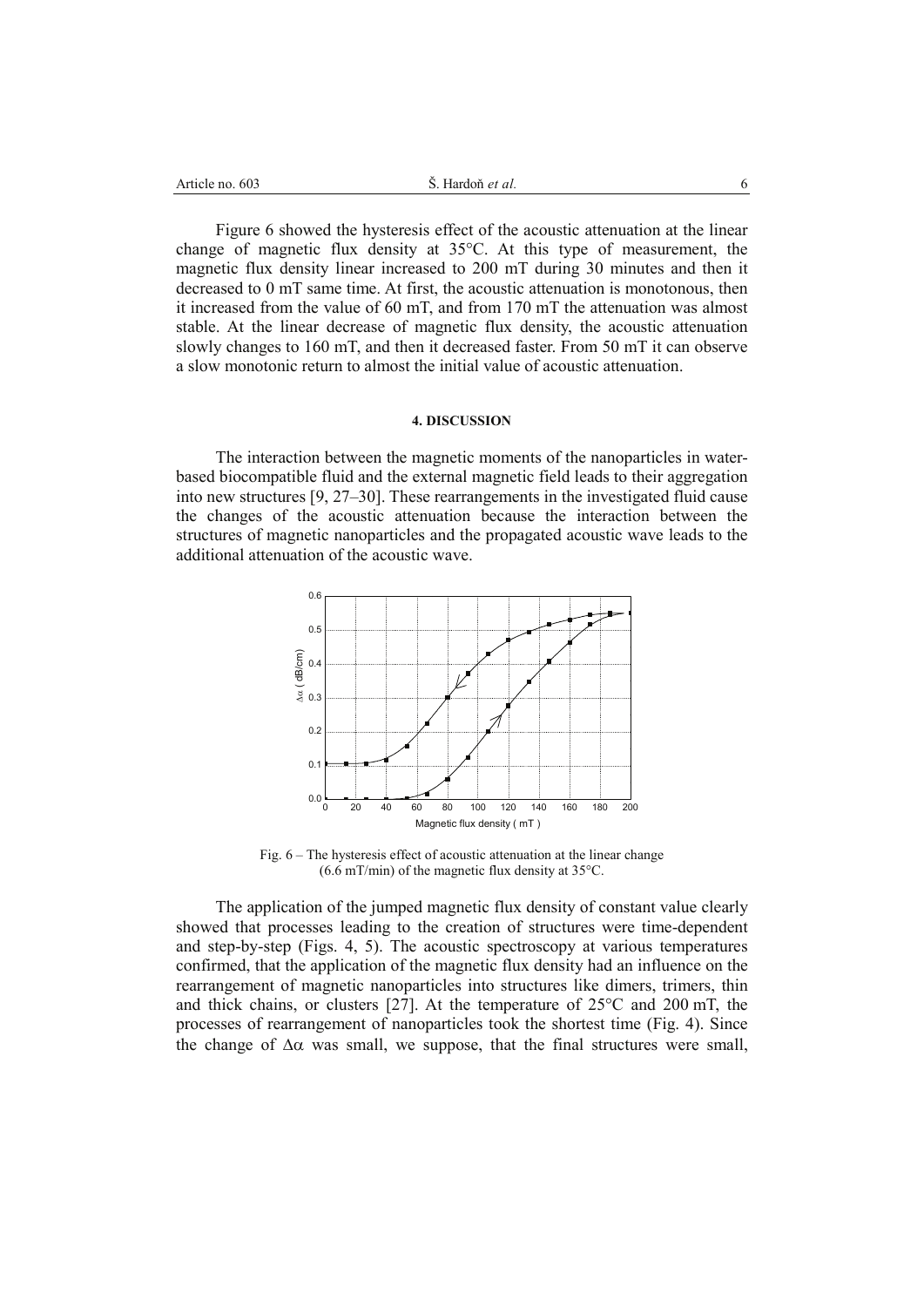dimers, trimers, or thin chains. This effect could be caused by a double layer of surfactant on magnetic nanoparticles. At very low temperatures longer chains cannot be created because Brown motion is very small. In the case of higher temperatures, the process of nanoparticle restructuring reached its equilibrium after 25 minutes at 35 °C and 20 minutes at 45 °C, respectively. At these temperatures  $\Delta \alpha$ was higher, so the structures could be bigger thick chains or clusters.

The measurement at different jumps changes of the magnetic flux density at temperature 35°C (Fig. 5) showed that the fastest achievement of a stable value of acoustic attenuation was for the highest value, 300 mT. This field ensures sufficient stability of the resulting structures, so we expect thick chains or clusters with good stability. At lower fields, the time stabilization of time took longer, so could be only short or thin chains. The development of the acoustic attenuation after switch off the magnetic flux density clearly showed that longer chains were decayed in a shorter time and the lifetime of smaller structures was relatively long. This conclusion results from that the acoustic attenuation did not return to its initial value in 10 minutes. The return of acoustic attenuation to almost initial value was observed at the linear change of magnetic flux density (Fig. 6).

The value of acoustic attenuation also influences on other parameters characterizing a biocompatible fluid. Important parameters are its density and viscosity (Fig. 3), which decrease with temperature [31, 32]. The temperature dependence of these parameters influence on the time constant of creation, as well as the decay of aggregations of nanoparticles.

Nanoparticles move mainly due to Brownian thermal motion and their velocity increases with temperature. This means that in the case of larger nanoparticles (our case), more structures could be created with increasing temperature. At higher speeds, the nanoparticles get closer faster because their kinetic energy is insufficient to overcome the barriers double layer of surfactant around magnetic nanoparticles [33]. When they are close enough bond together due to a stronger magnetic force than at smaller nanoparticles. This is the reason why we observe bigger structures (thick chains or clusters) at the studied higher temperatures than at lower temperatures (Fig. 4). On the other hand, smaller nanoparticles approach too fast with increasing temperatures, so their weaker magnetic forces cannot connect them, which then causes a decrease in attenuation with temperature [29–36]. This statement is supported by the article [33], where we observed a decrease in the acoustic attenuation with temperature for the biocompatible liquid with magnetic nanoparticles of the diameter of 9.47 nm.

# **5. CONCLUSION**

The presented results for the biocompatible magnetic fluid based on the water showed the creation of structures in presence magnetic field, which was confirmed by the change of the acoustic attenuation. Due to the larger diameter of the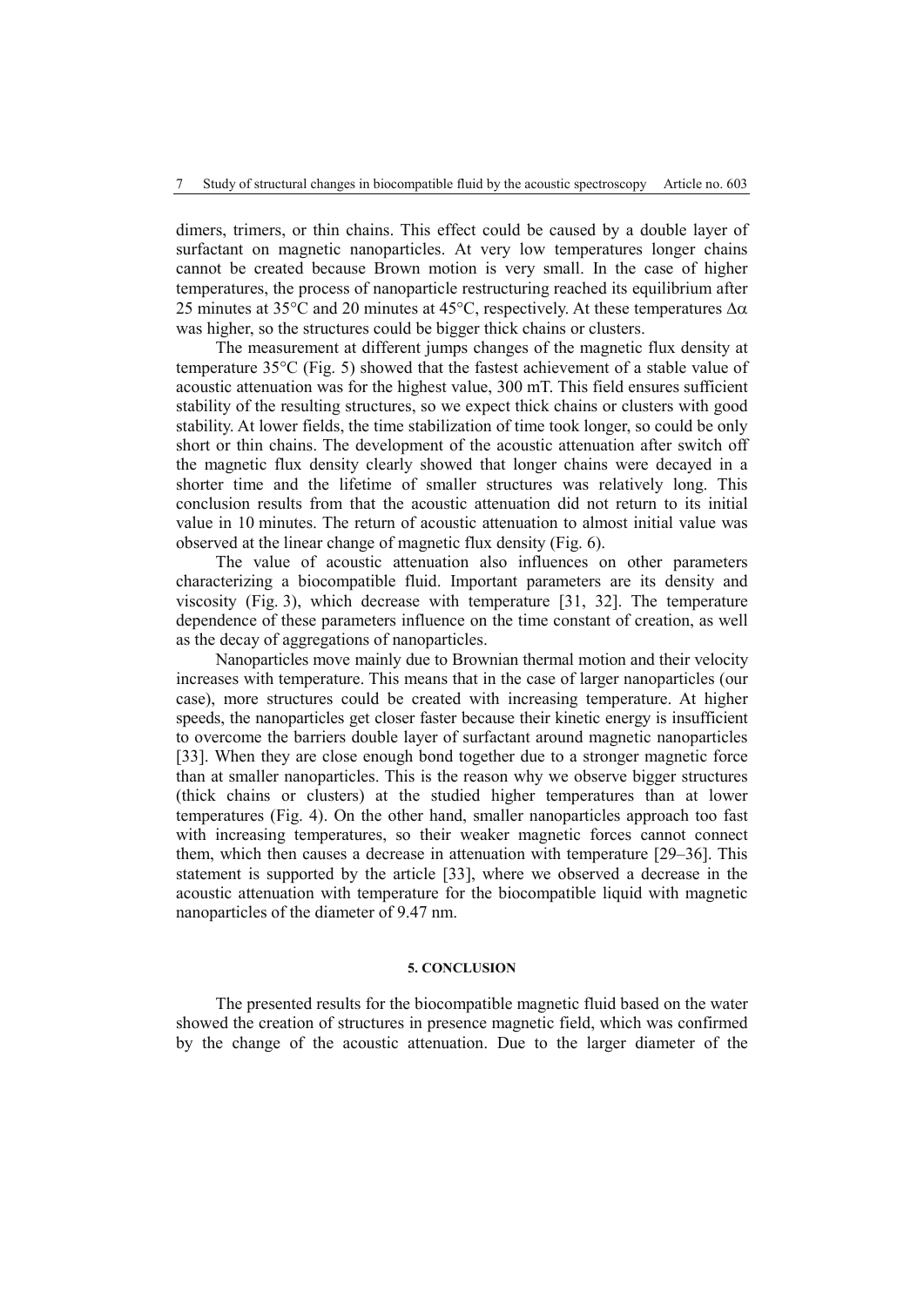nanoparticles with increasing temperature, bigger nanoparticle structures could be formed. Investigated biocompatible magnetic fluid appears as a perspective tool for application in clinical trials and can also be used for magnetic hyperthermia.

*Acknowledgments.* This work was supported by VEGA 2/0033/19, VEGA 2/0011/20, VEGA 2/0043/21, and modernization of University of Zilina infrastructure with attention to the IKT ITMS 26250120021.

#### **REFERENCES**

- 1. T. Hornowski, A. Józefczak, A. Skumiel, M. Łabowski, *Effect of Poly(Ethylene Glycol) Coating on the Acoustic Properties of Biocompatible Magnetic Fluid*, Int. J. Thermophys. **31**, 70–76 (2010).
- 2. A. Józefczak, *Acoustic properties of PEG biocompatible magnetic fluid under perpendicular magnetic field*, J. Magn. Magn. Mater. **293**, 240–244 (2005).
- 3. M. Rácuciu, D. E. Creangă, *Biocompatible magnetic fluid nanoparticles internalized in vegetal tissue*, Rom. J. Phys. **54** (1–2), 115–124 (2009).
- 4. D. Lazič, I. Malaescu, O. M. Bunoiu, I. Marin, F. G. Popescu, V. Socoliuc, C. N. Marin, *Investigation of therapeutic-like irradiation effect on magnetic hyperthermia characteristics of a water-based ferrofluid with magnetite particles*, J. Magn. Magn. Mater. **502**, 166605 (2020).
- 5. K. Parekh, A. Bhardwaj, N. Jain, *Preliminary In-Vitro Investigation of Magnetic Fluid Hyperthermia In Cervical Cancer Cells*, J. Magn. Magn. Mater. **497**, 166057 (2019).
- 6. L. Dengyu, Z. Zhenghou, Z. Jia, Z. Hui, CH. Jie, B. Ruru, L. Qianying and M. Alagarsamyc, *Preparation and biocompatibility of Fe50Ni50p/HAP/PEEK biocomposites with weak magnetic properties*, RSC Adv. **9**, 10081–10090 (2019).
- 7. I.E. Vlad, C. Martin, A.R. Toth, J. Papp, S. D. Anghel, *Bacterial inhibition effect of plasma activated water*, Rom. Rep. Phys. **71**, 602 (2019).
- *8.* G. Matu, C. N. Marin, I. Malaescu, *Frequency and temperature analysis of the clausius-mossotti factor of a kerosene-based ferrofluid in low frequency field*, J. Ovonic Res. **16** (2), 89–96 (2020).
- 9. A. Skumiel, A. Kertmen, G. Nowaczyk, *Investigation of the magnetic hyperthermia effect in an aqueous dispersion of colloidal nanoparticle clusters*, J. Mol. Liq. **283**, 91–95 (2019).
- 10. Q. A. Pankhurst, J. Connolly, S.K. Jones and J. Dobson, *Applications of magnetic nanoparticles in biomedicine*, J. Phys. D: Appl. Phys. **36**, R167–R181 (2003).
- 11. P. Tartaj, M. P. Morales, S. Veintemillas-Verdaguer, T. González-Carreno and J C. Serna, *The preparation of magnetic nanoparticles for applications in biomedicine*, J. Phys. D: Appl. Phys. **36**, R182–R197 (2003).
- 12. F.L. Primo, P.P. Macaroff, Z.G.M. Lacava, R.B. Azevedo, P.C. Morais, A.C. Tedesco, *Binding and photophysical studies of biocompatible magnetic fluid in biological medium and development of magnetic nanoemulsion: A new candidate for cancer treatment*, J. Magn. Magn. Mater. **310**, 2838–2840 (2007).
- 13. M. Molcan, K. Kaczmarek, M. Kubovcikova, H. Gojzewski, J. Kovac, M. Timko and A. Józefczak*, Magnetic hyperthermia study of magnetosome chain systems in tissue-mimicking phantom*, J. Mol. Liq. **320**, 114470 (2020).
- 14. N. Tomašovičová *et al.*, *Magnetic Properties of Biocompatible Magnetic Fluid after Electron Irradiation*, Acta Phys. Pol. **121**, 1302–1304 (2012).
- 15. M. H. Sousa, J. C. Rubim, P. G. Sobrinho and F. A Tourinho, *Biocompatible magnetic fluid precursors based on aspartic and glutamic acid modifed maghemite nanostructures*, J. Magn. Magn. Mater. **225**, 67–72 (2001).
- 16. A. Skumiel et al., *Heating Effect in Biocompatible Magnetic Fluid*, Int. J. Thermophys. **28**, 1461–1469 (2007).